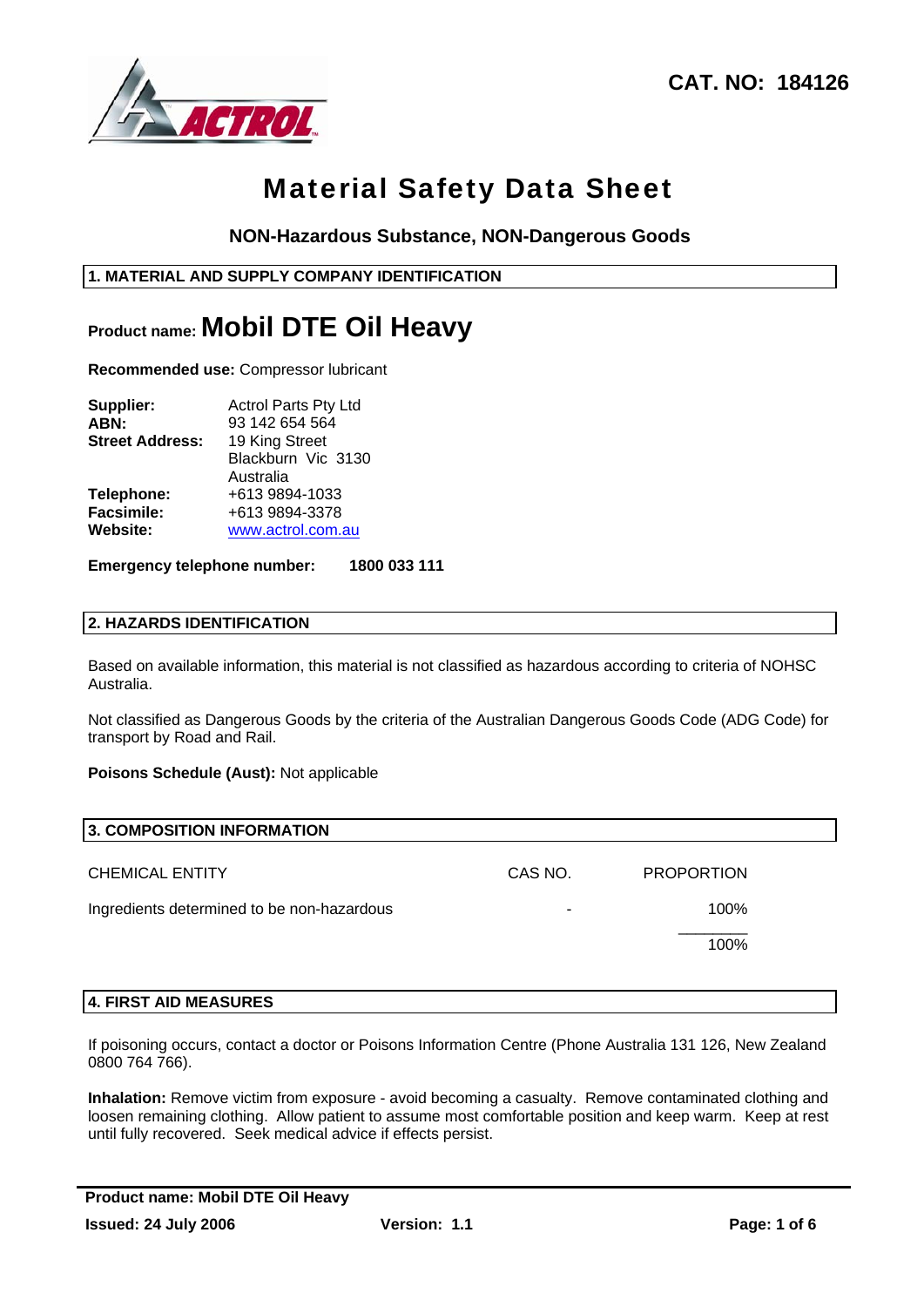

**Skin contact:** If skin or hair contact occurs, remove contaminated clothing and flush skin and hair with running water. If swelling, redness, blistering or irritation occurs seek medical assistance.

**Eye contact:** If in eyes wash out immediately with water. In all cases of eye contamination it is a sensible precaution to seek medical advice.

**Ingestion:** Rinse mouth with water. If swallowed, do NOT induce vomiting. Give a glass of water to drink. Never give anything by the mouth to an unconscious patient. If vomiting occurs give further water. Seek medical advice.

**Notes to physician:** Treat symptomatically.

### **5. FIRE-FIGHTING MEASURES**

**Specific hazards:** Combustible material.

**Fire fighting further advice:** On burning may emit toxic fumes. Fire fighters to wear self-contained breathing apparatus and suitable protective clothing if risk of exposure to vapour or products of combustion.

**Hazchem Code:** Not applicable.

**Suitable extinguishing media:** If material is involved in a fire use water fog (or if unavailable fine water spray), foam, dry agent (carbon dioxide, dry chemical powder).

## **6. ACCIDENTAL RELEASE MEASURES**

#### **SMALL SPILLS**

Wear protective equipment to prevent skin and eye contamination. Avoid inhalation of vapours. Wipe up with absorbent (clean rag or paper towels). Collect and seal in properly labelled containers or drums for disposal.

## **LARGE SPILLS**

Slippery when spilt. Avoid accidents, clean up immediately. Wear protective equipment to prevent skin and eye contamination and the inhalation of vapours. Work up wind or increase ventilation. Contain - prevent run off into drains and waterways. Use absorbent (soil, sand or other inert material). Collect and seal in properly labelled containers or drums for disposal. If contamination of sewers or waterways has occurred advise local emergency services.

**Dangerous Goods – Initial Emergency Response Guide No:** Not applicable.

## **7. HANDLING AND STORAGE**

**Handling:** Avoid eye contact and repeated or prolonged skin contact.

**Storage:** Store in a cool, dry, well-ventilated place and out of direct sunlight. Store away from incompatible materials described in Section 10. Store away from sources of heat or ignition. Keep containers closed when not in use - check regularly for leaks.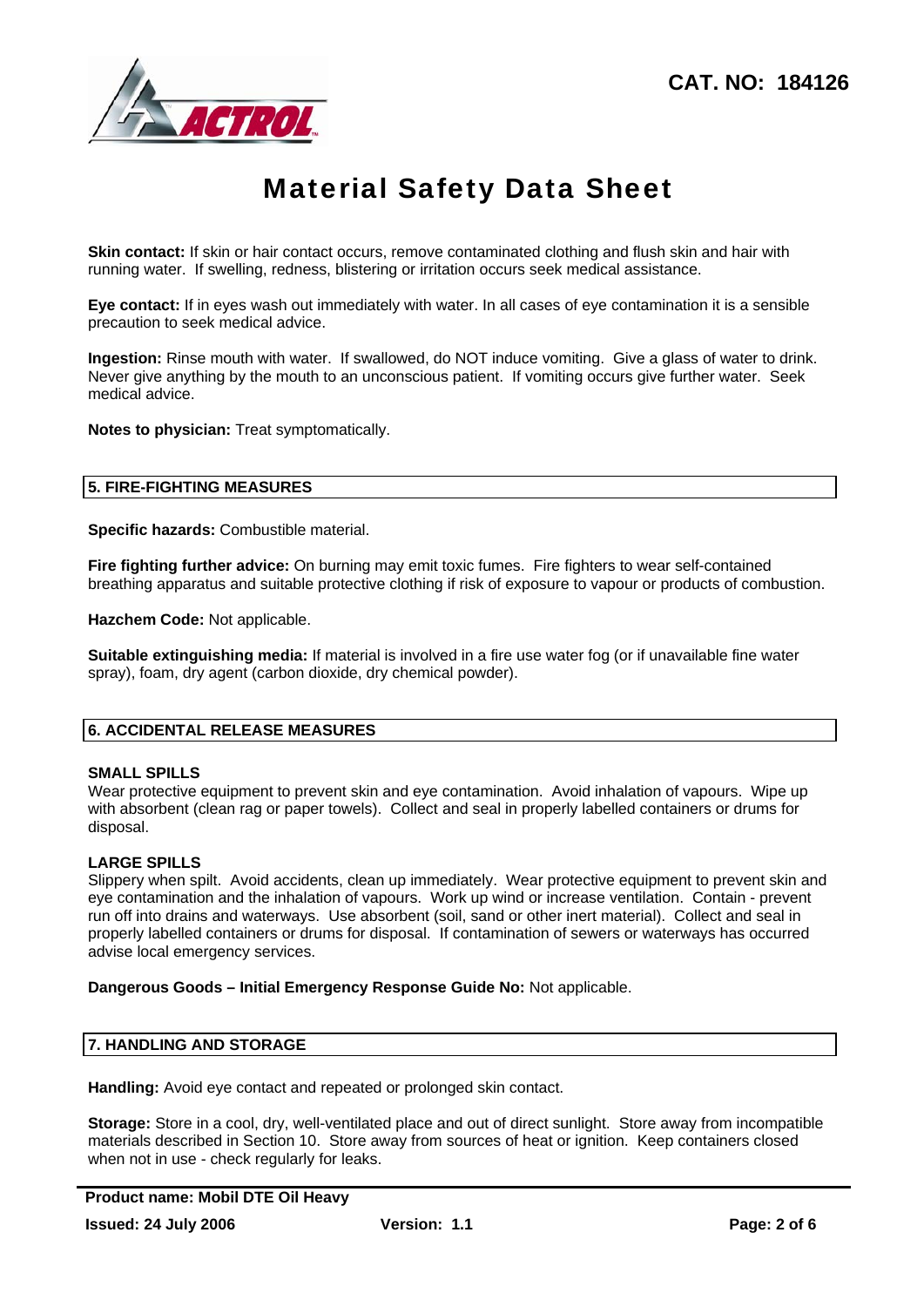

## **8. EXPOSURE CONTROLS / PERSONAL PROTECTION**

#### **National occupational exposure limits:**

No value assigned for this specific material by the National Occupational Health and Safety Commission (NOHSC Australia).

However for:

|                           | TWA    |       | <b>STEL</b>    |       | <b>CARCINOGEN</b> | <b>NOTICES</b> |
|---------------------------|--------|-------|----------------|-------|-------------------|----------------|
|                           | ppm    | ma/m3 | ppm            | ma/m3 | <b>CATEGORY</b>   |                |
| Oil mist, refined mineral | $\sim$ | 5     | $\blacksquare$ |       |                   | -              |

As published by the National Occupational Health & Safety Commission (NOHSC Australia).

TWA - The time-weighted average airborne concentration over an eight-hour working day, for a five-day working week over an entire working life.

STEL (Short Term Exposure Limit) - the average airborne concentration over a 15 minute period which should not be exceeded at any time during a normal eight-hour workday.

These Exposure Standards are guides to be used in the control of occupational health hazards. All atmospheric contamination should be kept too as low a level as is workable. These exposure standards should not be used as fine dividing lines between safe and dangerous concentrations of chemicals. They are not a measure of relative toxicity.

If the directions for use on the product label are followed, exposure of individuals using the product should not exceed the above standard. The standard was created for workers who are routinely, potentially exposed during product manufacture.

**Biological Limit Values:** As per the "National Model Regulations for the Control of Workplace Hazardous Substances [NOHSC: 1005 (1994)]" the ingredients in this material do not have a Biological Limit Allocated.

**Engineering measures:** Ensure ventilation is adequate to maintain air concentrations below Exposure Standards. Use with local exhaust ventilation or while wearing appropriate respirator. Natural ventilation should be adequate under normal use conditions. Keep containers closed when not in use.

#### **Personal protection equipment:** OVERALLS, SAFETY SHOES, SAFETY GLASSES, GLOVES.

Wear overalls, safety glasses and impervious gloves. Available information suggests that gloves made from nitrile rubber should be suitable for intermittent contact. However, due to variations in glove construction and local conditions, the user should make a final assessment. Always wash hands before smoking, eating, drinking or using the toilet. Wash contaminated clothing and other protective equipment before storing or reusing. If risk of inhalation of exists, wear organic vapour/particulate respirator meeting the requirements of AS/NZS 1715 and AS/NZS 1716.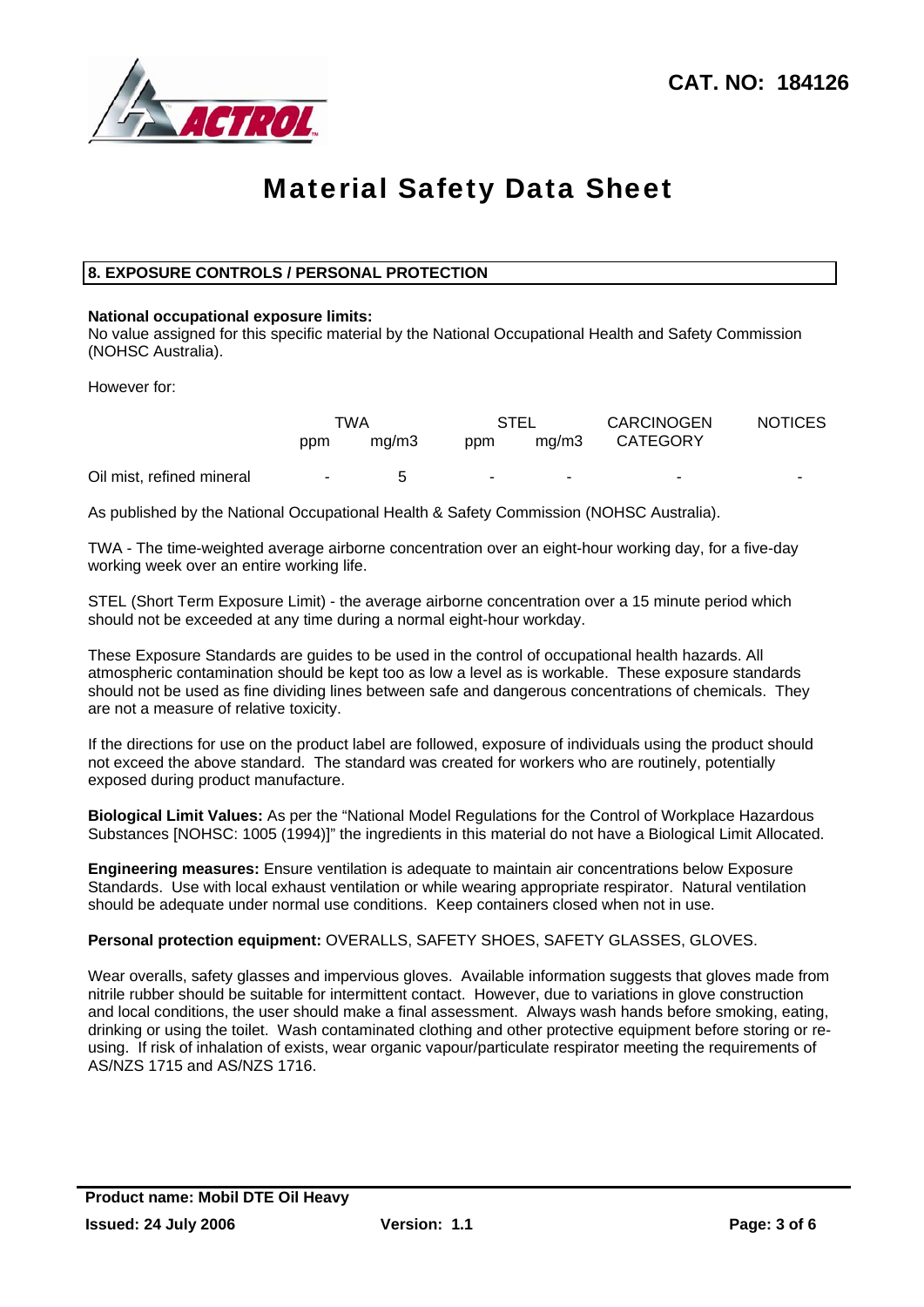

## **9. PHYSICAL AND CHEMICAL PROPERTIES**

**Form / Colour / Odour:** Amber coloured liquid with mild odour.

**Solubility:** Insoluble in water **Specific Gravity (20 °C):** 0.879 **Relative Vapour Density (air=1):** >2 **Vapour Pressure (20 °C):** <0.1 mmHg **Flash Point (°C):** >210 **Flammability Limits (%):** LEL – 0.9; UEL – 7.0<br>**Autoianition Temperature (°C):** N Av **Autoignition Temperature (°C): Melting Point/Range (°C):** N Av **Boiling Point/Range (°C):**  $>316$ **pH:** N App **Viscosity (40°C):** 95 cSt **Pour Point (°C):** Fig. 4.6 and  $\overline{a}$  -6

## (Typical values only - consult specification sheet)  $N Av = Not available$   $N App = Not applicable$

## **10. STABILITY AND REACTIVITY**

**Chemical stability:** This material is thermally stable when stored and used as directed.

**Conditions to avoid:** Elevated temperatures and sources of ignition.

**Incompatible Materials:** Oxidising agents.

**Hazardous decomposition products:** Oxides of carbon and nitrogen, smoke and other toxic fumes.

**Hazardous reactions:** No information available.

#### **11. TOXICOLOGICAL INFORMATION**

No adverse health effects expected if the product is handled in accordance with this Safety Data Sheet and the product label. Symptoms or effects that may arise if the product is mishandled and overexposure occurs are:

## **Acute Effects**

**Inhalation:** Material may be irritant to mucous membranes and respiratory tract.

**Skin contact:** Repeated or prolonged skin contact may lead to irritation.

**Eye contact:** May be an eye irritant.

**Ingestion:** Swallowing can result in nausea, vomiting and irritation of the gastrointestinal tract.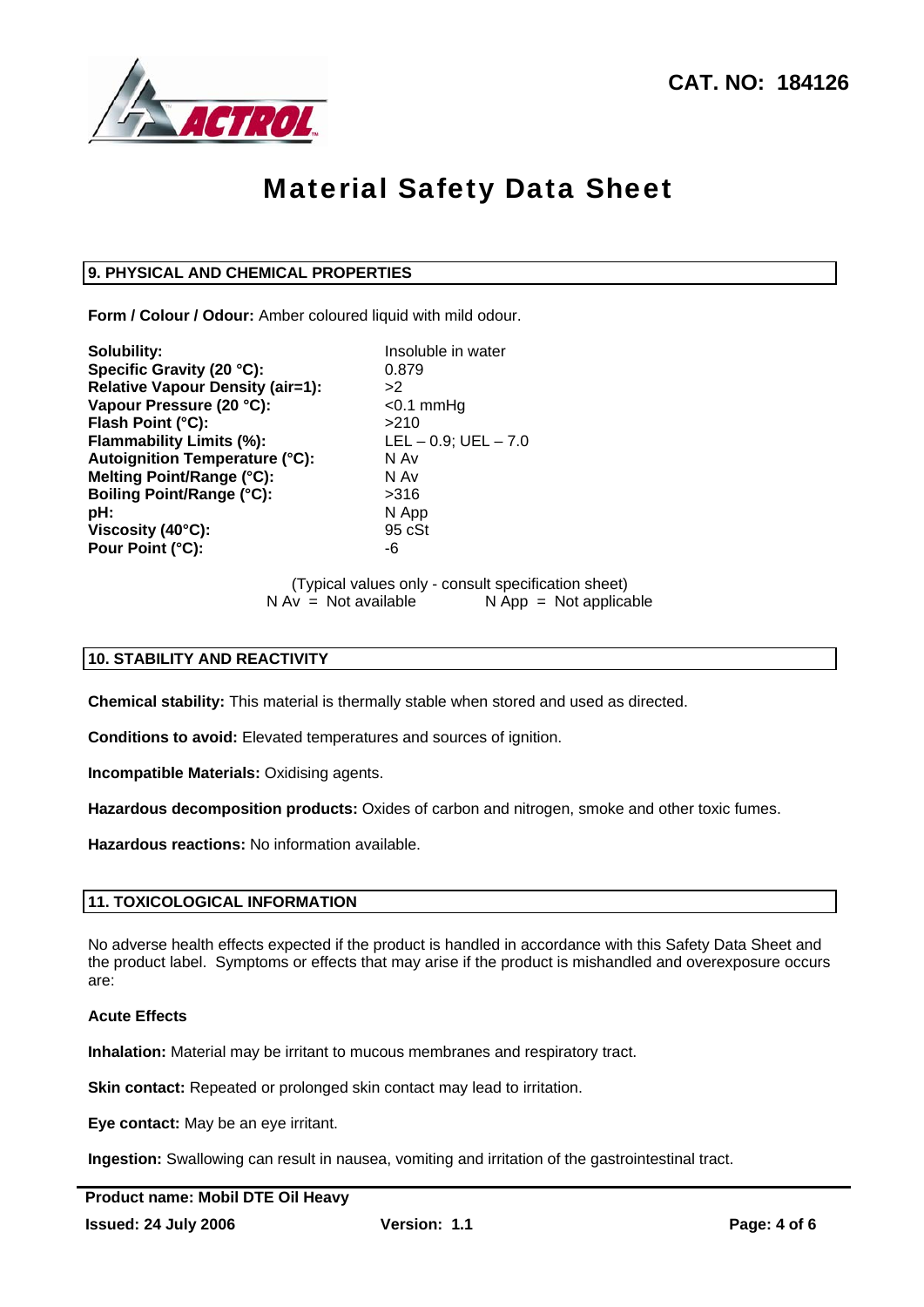

**Long Term Effects:** No information available for product.

#### **Acute toxicity / Chronic toxicity**

No LD50 data available for the product.

### **12. ECOLOGICAL INFORMATION**

Avoid contaminating waterways.

**Ecotoxicity:** No information available.

**Persistence and degradability:** No information available.

**Mobility:** No information available.

### **13. DISPOSAL CONSIDERATIONS**

Refer to State/Territory Land Waste Management Authority.

#### **14. TRANSPORT INFORMATION**

#### **ROAD AND RAIL TRANSPORT**

Not classified as Dangerous Goods by the criteria of the Australian Dangerous Goods Code (ADG Code) for transport by Road and Rail.

#### **MARINE TRANSPORT**

Not classified as Dangerous Goods by the criteria of the International Maritime Dangerous Goods Code (IMDG Code) for transport by sea.

#### **AIR TRANSPORT**

Not classified as Dangerous Goods by the criteria of the International Air Transport Association (IATA) Dangerous Goods Regulations for transport by air.

### **15. REGULATORY INFORMATION**

#### **Poisons Schedule (Aust):** Not applicable

All the constituents of this material are listed on the Australian Inventory of Chemical Substances (AICS).